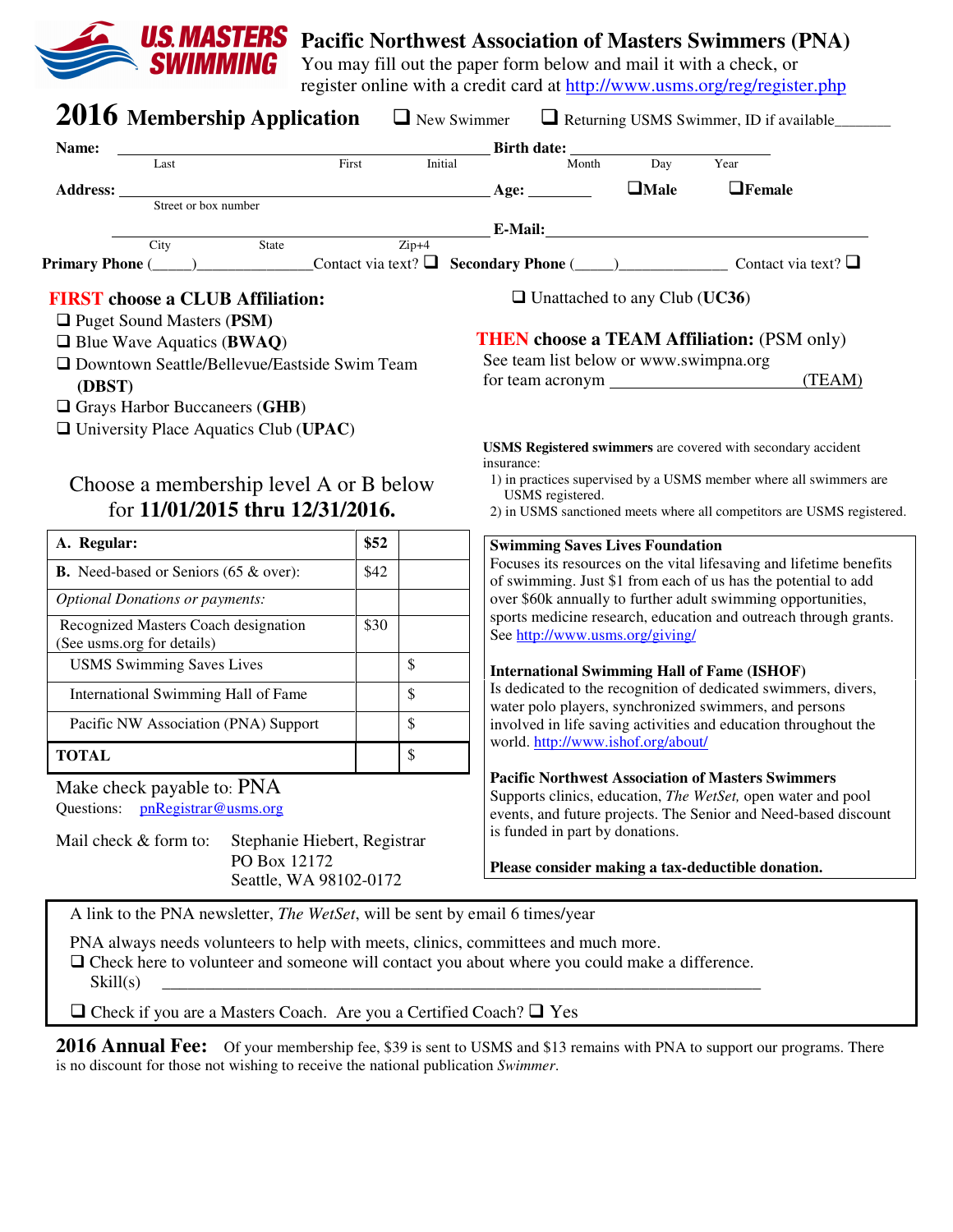

#### PARTICIPANT WAIVER AND RELEASE OF LIABILITY, ASSUMPTION OF RISK AND INDEMNITY AGREEMENT

For and in consideration of United States Masters Swimming, Inc. ("USMS") allowing me, the undersigned, to participate in any USMS sanctioned or approved activity, including swimming camps, clinics, and exhibitions; learn-to-swim programs; swimming tryouts; fitness and training programs (including dry land training); swim practices and workouts (for both pool and open water); pool meets; open water competitions; local, regional, and national competitions and championships (both pool and open water); and related activities ("Event" or "Events"); I, for myself, and on behalf of my spouse, children, heirs and next of kin, and any legal and personal representatives, executors, administrators, successors, and assigns, hereby agree to and make the following contractual representations pursuant to this Waiver and Release of Liability, Assumption of Risk and Indemnity Agreement (the "Agreement");

- 1. I hereby certify and represent that (i) I am in good health and in proper physical condition to participate in the Events; and (ii) I have not been advised of any medical conditions that would impair my ability to safely participate in the Events. I agree that it is my sole responsibility to determine whether I am sufficiently fit and healthy enough to participate in the Events.
- 2. I acknowledge the inherent risks associated with the sport of swimming. I understand that my participation involves risks and dangers, which include, without limitation, the potential for serious bodily injury, sickness and disease, permanent disability, paralysis and death (from drowning or other causes); loss of or damage to personal property and equipment; exposure to extreme conditions and circumstances; accidents involving other participants, event staff, volunteers or spectators; contact or collision with natural or manmade objects; dangers arising from adverse weather conditions; imperfect water conditions; water and surface hazards; facility issues; equipment failure; inadequate safety measures; participants of varying skill levels; situations beyond the immediate control of the Event organizers; and other undefined, not readily foreseeable and presently unknown risks and dangers ("Risks"). I understand that these Risks may be caused in whole or in part by my own actions or inactions, the actions or inactions of others participating in the Events, or the negligent acts or omissions of the Released Parties defined below, and I hereby expressly assume all such Risks and responsibility for any damages, liabilities, losses or expenses that I incur as a result of my participation in any Events.
- 3. I agree to be familiar with and to abide by the Rules and Regulations established by USMS, including any safety regulations. I accept sole responsibility for my own conduct and actions while participating in the Events.
- 4. I hereby Release, Waive and Covenant Not to Sue, and further agree to Indemnify, Defend and Hold Harmless the following parties: USMS, its members, clubs, workout groups, event hosts, employees, and volunteers (including, but not limited to, event directors, coaches, officials, judges, timers, safety marshals, lifeguards, and support boat owners and operators); the USMS Swimming Saves Lives Foundation; USMS Local Masters Swimming Committees (LMSCs); the Event organizers and promoters, sponsors and advertisers; pool facility, lake and property owners or operators hosting the Events; law enforcement agencies and other public entities providing support for the Events; and each of their respective parent, subsidiary and affiliated companies, officers, directors, partners, shareholders, members, agents, employees, and volunteers (individually and collectively, the "Released Parties"), with respect to any liability, claim(s), demand(s), cause(s) of action, damage(s), loss or expense (including court costs and reasonable attorneys' fees) of any kind or nature ("Liability") which may arise out of, result from, or relate in any way to my participation in the Events, including claims for Liability caused in whole or in part by the negligent acts or omissions of the Released Parties.
- 5. I further agree that if, despite this Agreement, I, or anyone on my behalf, makes a claim for Liability against any of the Released Parties, I will indemnify, defend and hold harmless each of the Released Parties from any such Liabilities which any may be incurred as the result of such claim.

I hereby warrant that I am of legal age and competent to enter into this Agreement, that I have read this Agreement carefully, understand its terms and conditions, acknowledge that I will be giving up substantial legal rights by signing it (including the rights of my spouse, children, heirs and next of kin, and any legal and personal representatives, executors, administrators, successors, and assigns), acknowledge that I have signed this Agreement without any inducement, assurance, or guarantee, and intend for my signature to serve as confirmation of my complete and unconditional acceptance of the terms, conditions and provisions of this Agreement. This Agreement represents the complete understanding between the parties regarding these issues and no oral representations, statements, or inducements have been made apart from this Agreement. If any provision of this Agreement is held to be unlawful, void, or for any reason unenforceable, then that provision shall be deemed severable from this Agreement and shall not affect the validity and enforceability of any remaining provisions.

| Last Name                        | First Name | MI | Sex (circle)<br>M | Date of Birth (mm/dd/yy) |
|----------------------------------|------------|----|-------------------|--------------------------|
| Street Address, City, State, Zip |            |    |                   |                          |
| Signature of Participant         |            |    |                   | Date Signed              |
|                                  |            |    |                   |                          |
|                                  |            |    |                   | 1.9914.133.4<br>- -      |